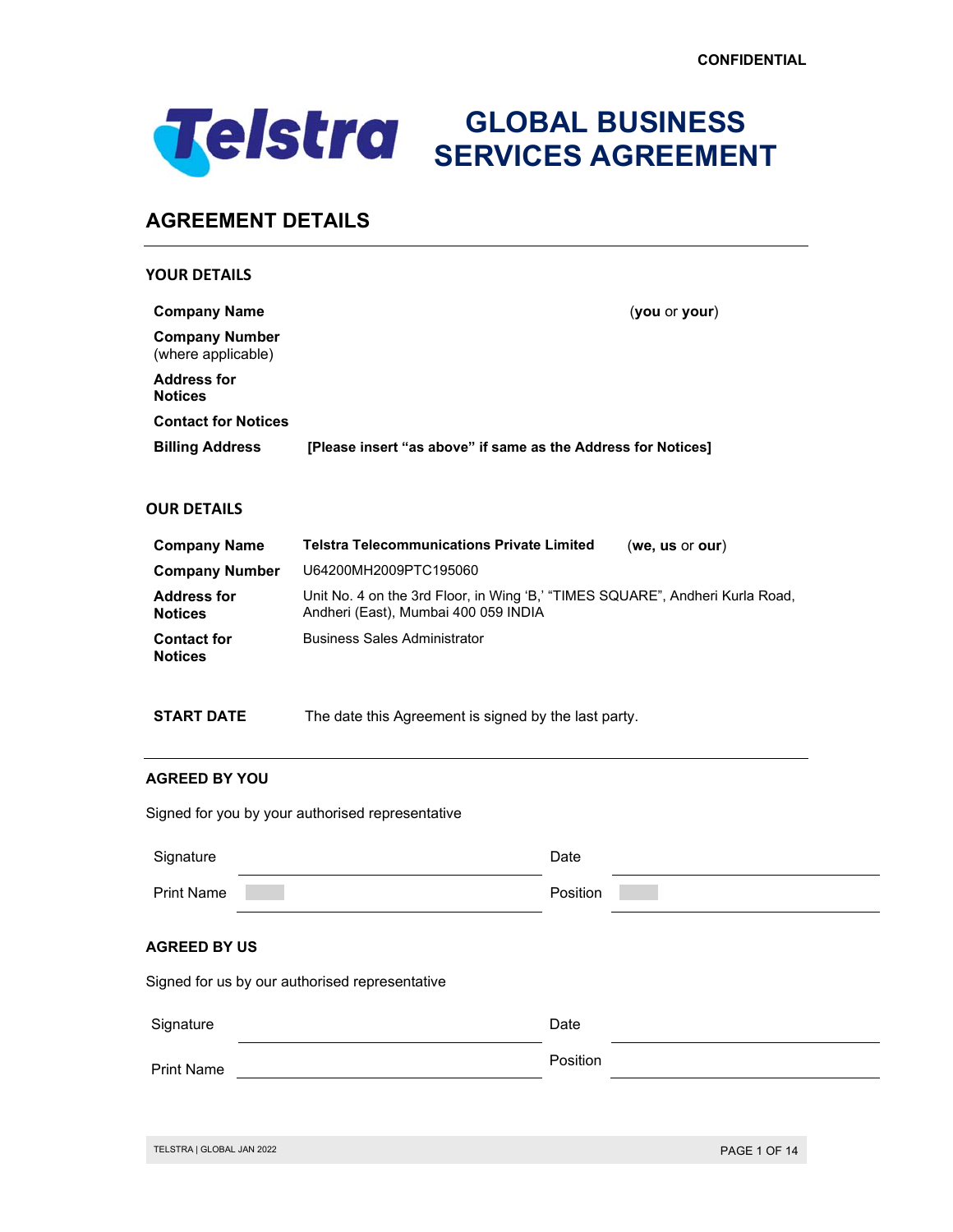# **AGREEMENT TERMS**

## **1 THIS AGREEMENT**

- 1.1 This Agreement consists of:
	- (a) each Service Order Form.
	- (b) the Service Schedules; and
	- (c) the terms and conditions set out in this document (the **Agreement Terms**).
- 1.2 If there is an inconsistency between the parts of this Agreement, the document listed earlier in clause 1.1 will prevail to the extent of the inconsistency.

## **2 TERM**

## **AGREEMENT TERM**

2.1 This Agreement commences on the Start Date and continues until it is terminated in accordance with this Agreement.

## **SERVICE TERM**

- 2.2 The term for each Service commences on the Service Start Date and continues for the Initial Period, unless terminated or renewed in accordance with this Agreement (**Service Term**).
- 2.3 After the Initial Period, the Service Term for each Service will automatically extend on a monthto-month basis on the existing terms, unless either party notifies the other party (at least 30 days before any automatic extension) that it does not wish the Service Term to extend automatically.

## **3 OUR COMMITMENT TO YOU**

- 3.1 We will:
	- (a) provide the Services with reasonable care and skill;
	- (b) provide the Services in accordance with the Service Levels. Subject to the Service Levels, we will endeavour to provide, but do not guarantee that they will be continuous or fault free;
	- (c) ensure that all work we perform in connection with the Services is carried out by competent and suitably qualified personnel; and
	- (d) meet with you regularly to discuss the Services and our performance under this Agreement.

## **4 SERVICE LEVELS**

#### **SERVICE LEVELS**

4.1 The Service Levels (including any Service Level Credits) applicable to a Service are set out in the applicable Service Schedule.

#### **SERVICE LEVEL CREDITS**

4.2 If we fail to meet a Service Level, you may be entitled to a Service Level Credit. To claim a Service Level Credit, you must notify us of your claim within 60 days after the end of the month in which the Service failure occurred (or such other period as set out in the applicable Service Schedule), giving details of: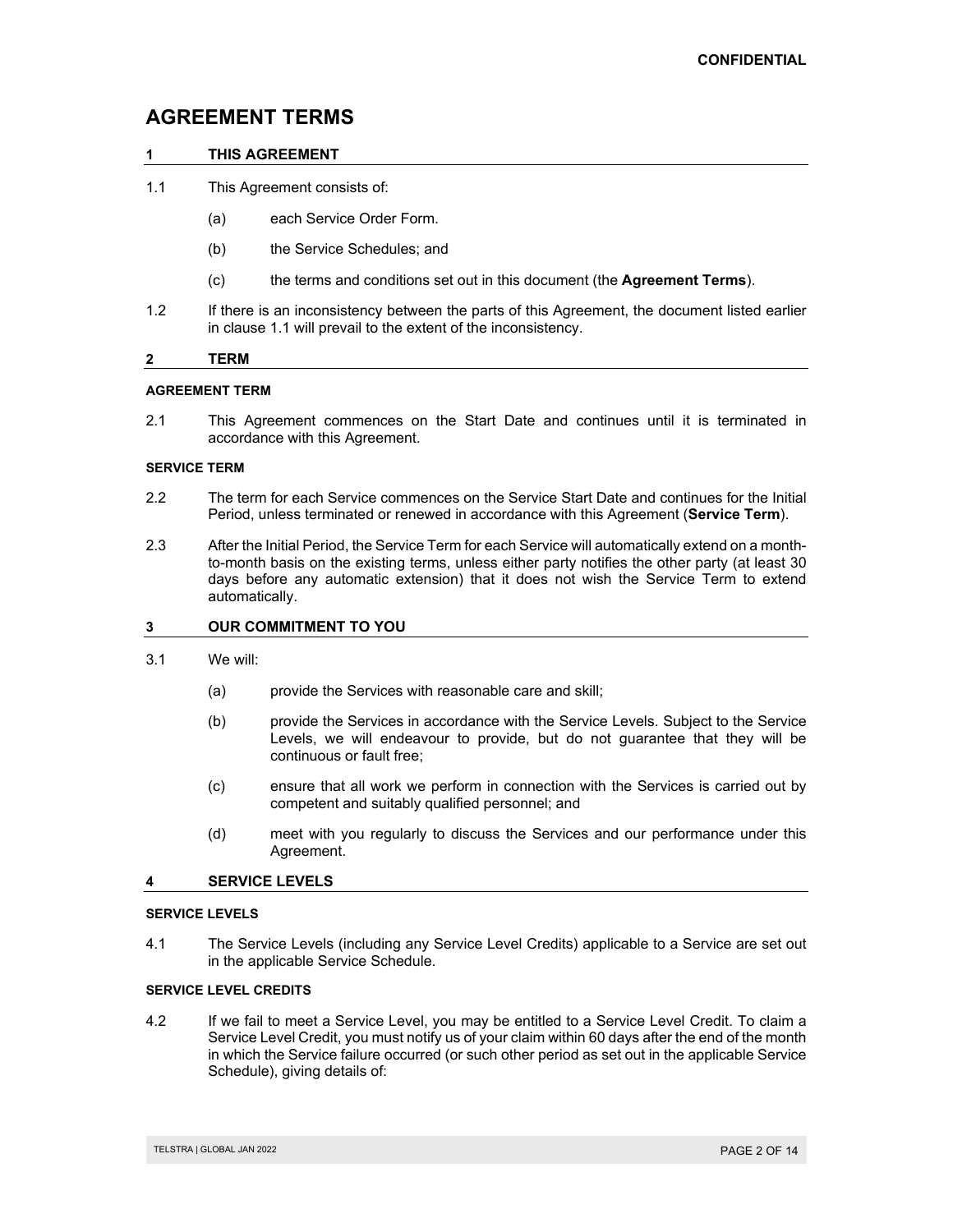- (a) the relevant dates and times of the Service failure, the time it was reported to our service desk and any test or performance data to support your claim; and
- (b) the type of Service failure in breach of agreed Service Levels (such as Unavailability, time to resolve such Service failure, packet loss or transit delay).
- 4.3 If you do not make a claim in accordance with clause 4.2, you cannot make any claim against us in respect of the service failure.
- 4.4 Where the failure of the Service is due to an Exclusion Event, we will not be liable for any failure to meet a Service Level (including the payment of any Service Level Credits).

#### **MAINTENANCE**

- 4.5 From time to time, we may need to schedule maintenance in connection with the Service (**Planned Maintenance**).
- 4.6 Where feasible, we will schedule Planned Maintenance between 1am 6am local time at the affected Service locations and give you at least 10 days' notice.
- 4.7 Where we need to conduct emergency maintenance repairs and modification to our network or services, we will aim to give you at least 24 hours' notice (**Emergency Maintenance**).

## **5 YOUR COMMITMENT TO US**

- 5.1 You:
	- (a) must provide us with all reasonable assistance and access to your Premises, information, network, infrastructure, equipment and systems as required by us to provide the Services;
	- (b) must ensure that all equipment connected to the Services by you, or on your behalf, is technically compatible with the applicable Service and that your Premises and the equipment complies with, and is used, in accordance with all reasonable procedures notified by us and any Applicable Laws;
	- (c) must not alter, tamper, reverse engineer, repair or attempt to repair the Services or cause, or allow, anybody else to do any of these acts;
	- (d) must comply with our Acceptable Use Policy when using the Services;
	- (e) are solely responsible for selecting, supplying and maintaining your own facilities and equipment, except where expressly provided otherwise in a Service Schedule;
	- (f) are solely responsible for the content and security of any data or information which you send or receive using the Services, except where expressly provided otherwise in a Service Schedule;
	- (g) are solely responsible for any use of the Services, or any Facility connected to the Services on your Premises, by you or any End User; and
	- (h) must not resell or re-supply a Service to any third party unless you first obtain:
		- (1) our consent (which we may give in our absolute discretion and subject to certain conditions); and
		- (2) all licences, approvals, certifications and consents required for you to legally resell or resupply the Services;
	- (i) must comply (and must ensure that any person who uses the Services complies) with all Applicable Laws relating to the Services (including in relation to the use of encryption in your network);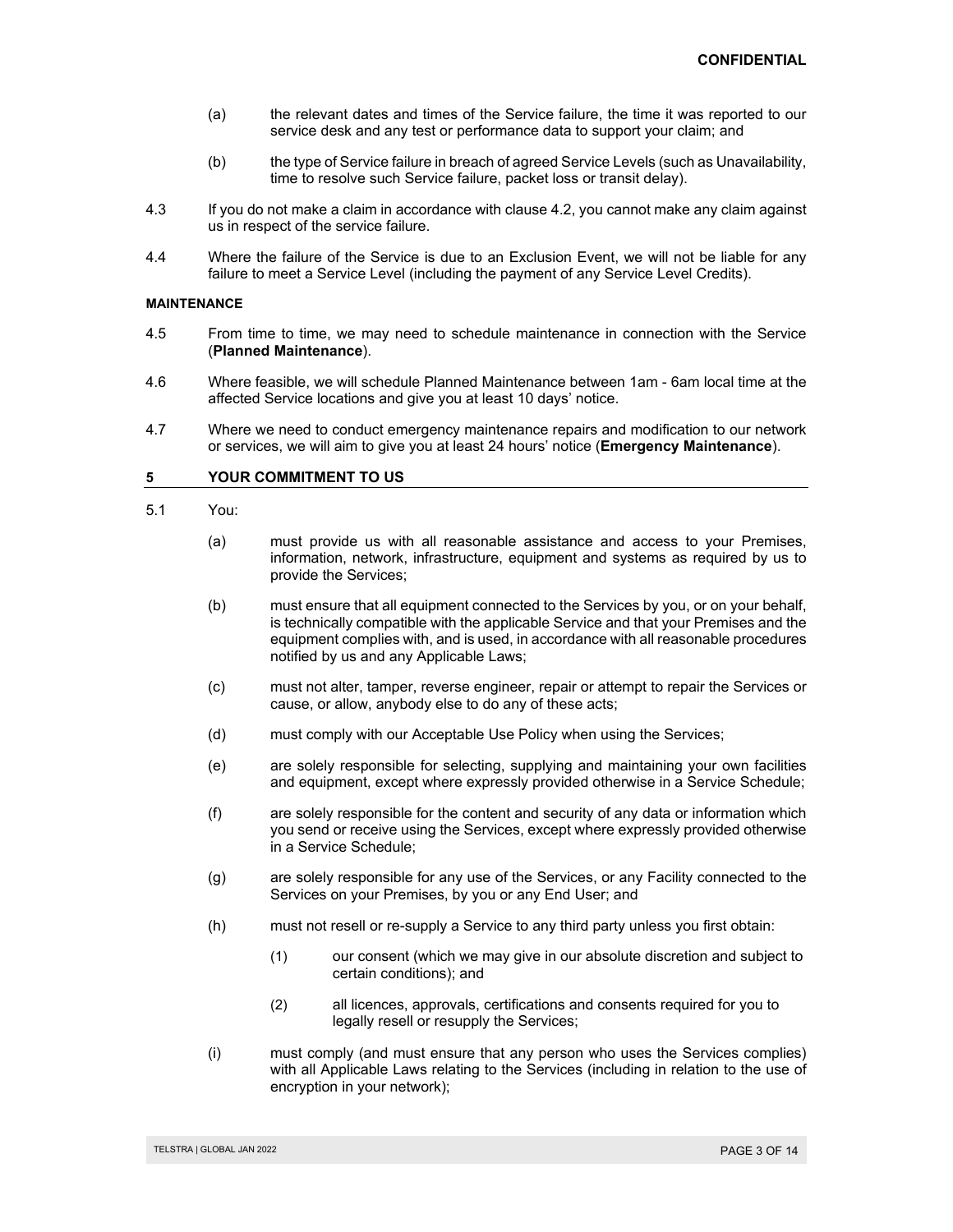- (j) must not use the Services in any manner, whether directly or indirectly, to menace or harass any person, cause damage or injury to any person or property, incite hatred or in a manner that may infringe any person's rights, including Intellectual Property Rights or in a manner that is prohibited by Applicable Laws;
- (k) must provide us with all information, records and other relevant materials relating to your Equipment or software interfacing with or connected to the Services as may be reasonably required for us to comply with Applicable Laws;
- (l) must not establish connection to any Public Switched Telecommunication Network (PSTN) or any other public network in India by using private lines;
- (m) must not permit origination or termination of voice communication from any telephone (connected to PSTN) in India by using private line connectivity;
- (n) must follow all instructions provided by the us which relate to the health, safety or the quality of any telecommunications service provided to you;
- (o) must not use the Services to provide tele-banking, tele-medicine, tele-education, tele-trading, e-commerce, call centre, network operation centre or for other uses that are classified under Indian law as use by an Other Service Provider without first obtaining all relevant regulatory licences, certifications consents and approvals required under Applicable Laws.
- 5.2 If you receive equipment from us you will have no right, title or interest to it, nor use it for any purpose other than in conjunction with the Services as directed by us. While our equipment is in your care or on your Premises, you are responsible for any theft or damage and must keep the equipment free and clear of any lien or other encumbrance. You must ensure that you have the necessary approvals and consents for the equipment to be installed and maintained at your Premises and provide a suitable physical environment for the correct operation of the equipment.
- 5.3 If you use the Services to menace or harass any person, cause damage or injury to any person or property, incite hatred or in a manner that may infringe any person's rights, including Intellectual Property Rights, or in a manner prohibited by Applicable Laws then we reserve the right to remove, amend, modify or copy any such information or provide such information to regulatory authorities if required under Applicable Laws.
- 5.4 You agree to indemnify and keep indemnified us and our affiliates against any claims brought against us by a third party directly as a result of your breach of this clause 5.

#### **INDIA KNOW YOUR CUSTOMER REQUIREMENTS**

- 5.5 You acknowledge that we are required by Indian telecommunications regulation to procure certain documents from users of local Indian services (including you).
- 5.6 You shall provide to us within 15 days of the execution of this Agreement or upon our request:
	- (a) evidence that you are operating from the site to which we are delivering the Indian Service in the form of either:
		- (1) if your registered address is the same address to which we are delivering the Indian Service, a copy of the entity's Certificate of Incorporation issued by the Registrar of Companies, Ministry of Corporate Affairs, India; or
		- (2) utility bill, PAN card or other evidence showing that you are operating at the relevant site.
	- (b) if you are acquiring Services from us in the capacity as an Other Service Provider, a copy of your Other Services Provider certificate issued by the Department of Telecommunications, India for the relevant site; and
	- (c) any other documentation or information reasonably required by us to enable us to comply with our obligations under Applicable Law.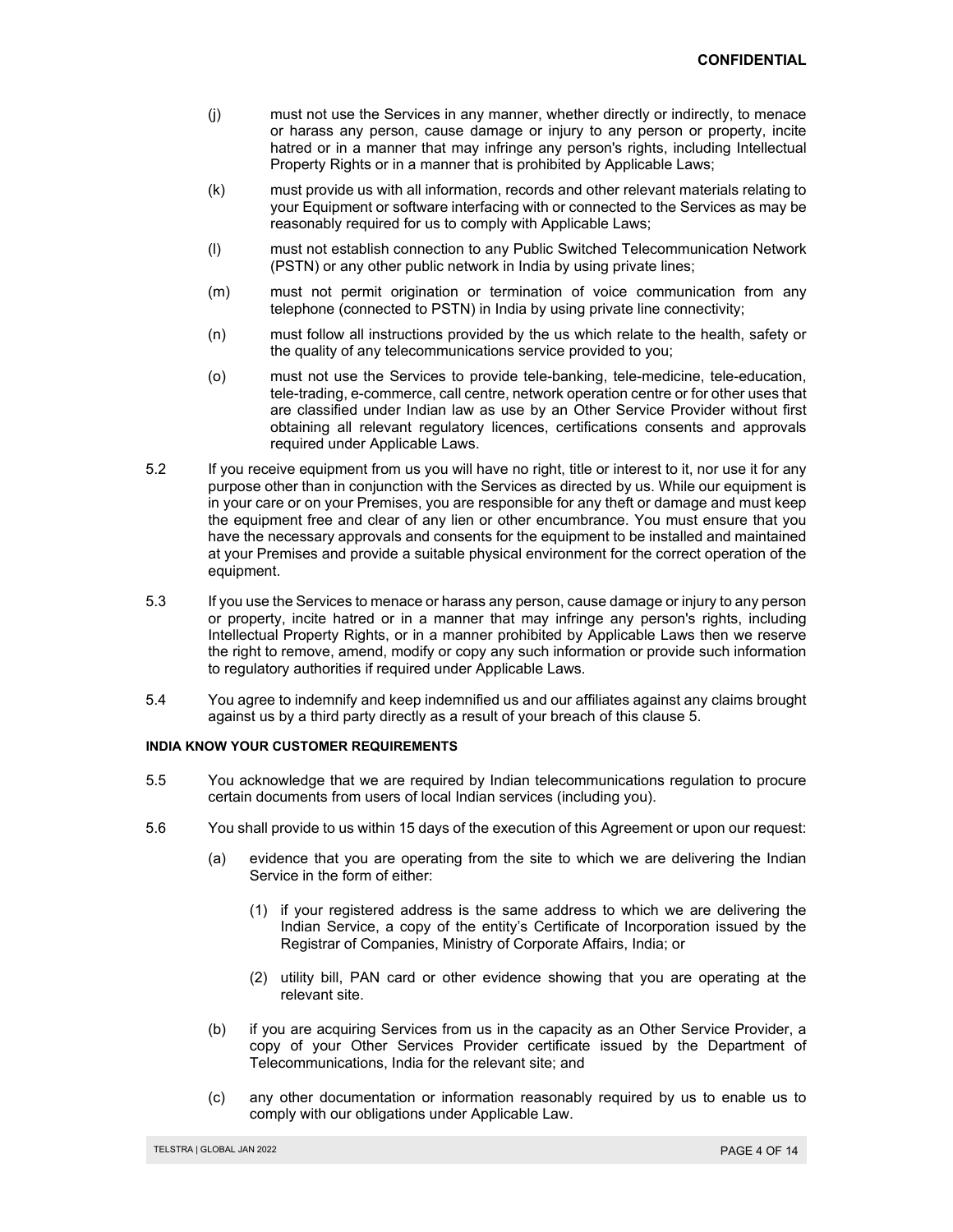5.7 Clauses 5.5 to 5.7, both included, are a material term of this Agreement.

## **6 PAYMENT AND SECURITY DEPOSIT**

## **PAYMENT**

- 6.1 You must pay us the charges set out in this Agreement for the Services.
- 6.2 The charges for the Services will consist of:
	- (a) monthly recurring charges and non-recurring charges as set out in the Service Order Form (where applicable), which will ordinarily be billed in advance or in arrears respectively; and / or
	- (b) variable usage charges as set out in the Service Order Form (where applicable), which will ordinarily be billed monthly in arrears.
- 6.3 We will commence billing you for each Service on the Service Start Date, or as set out in the Service Order Form.
- 6.4 A softcopy of the invoice may either be provided to you or made available to you for download on the T-Connect Portal.
- 6.5 All charges are payable within 30 days of the date of invoice.
- 6.6 All charges for the Services and any other amounts due under this Agreement, are payable in the Specified Currency unless otherwise agreed in writing.
- 6.7 If you genuinely dispute an invoice, you:
	- (a) must promptly notify us of the disputed amount in writing (including details of the dispute), and provide us with any other information we reasonably request; and
	- (b) do not need to pay the disputed amount until the dispute is resolved provided you notify us before the due date, however you must pay all undisputed amounts by the due date.
- 6.8 If you do not pay any undisputed amount by the due date, we may charge you interest (calculated on a daily basis) on any unpaid amounts at a monthly rate of 1%.
- 6.9 You may only make a claim that the charges on an invoice for the Services are incorrect within 12 months of the invoice due date.

## **BILL SPLITTING**

- 6.10 Where agreed in writing by you and us, a billing agent or member of our group (**Billing Entity**) will send invoices for Services nominated by you to you or another member of your group (**Billed Entity**) provided that the Billing Entity and the Billed Entity are in the same country.
- 6.11 For such invoices:
	- (a) all Services remain supplied to you by us under this Agreement and only you and us have rights against, and owe obligations to, each other in relation to the Services; and
	- (b) all invoices will be deemed to have been sent to you by us and you remain solely liable for payment of all invoices to us in accordance with this Agreement.

## **SECURITY DEPOSIT (WHERE APPLICABLE)**

6.12 Where agreed between both parties in writing (which may be included in a Service Order Form for example), you will provide us with a security deposit equivalent to an agreed multiple of the monthly recurring charges due to us for the Services, which shall be held by us for the performance of your obligations under this Agreement (including, without limitation, payment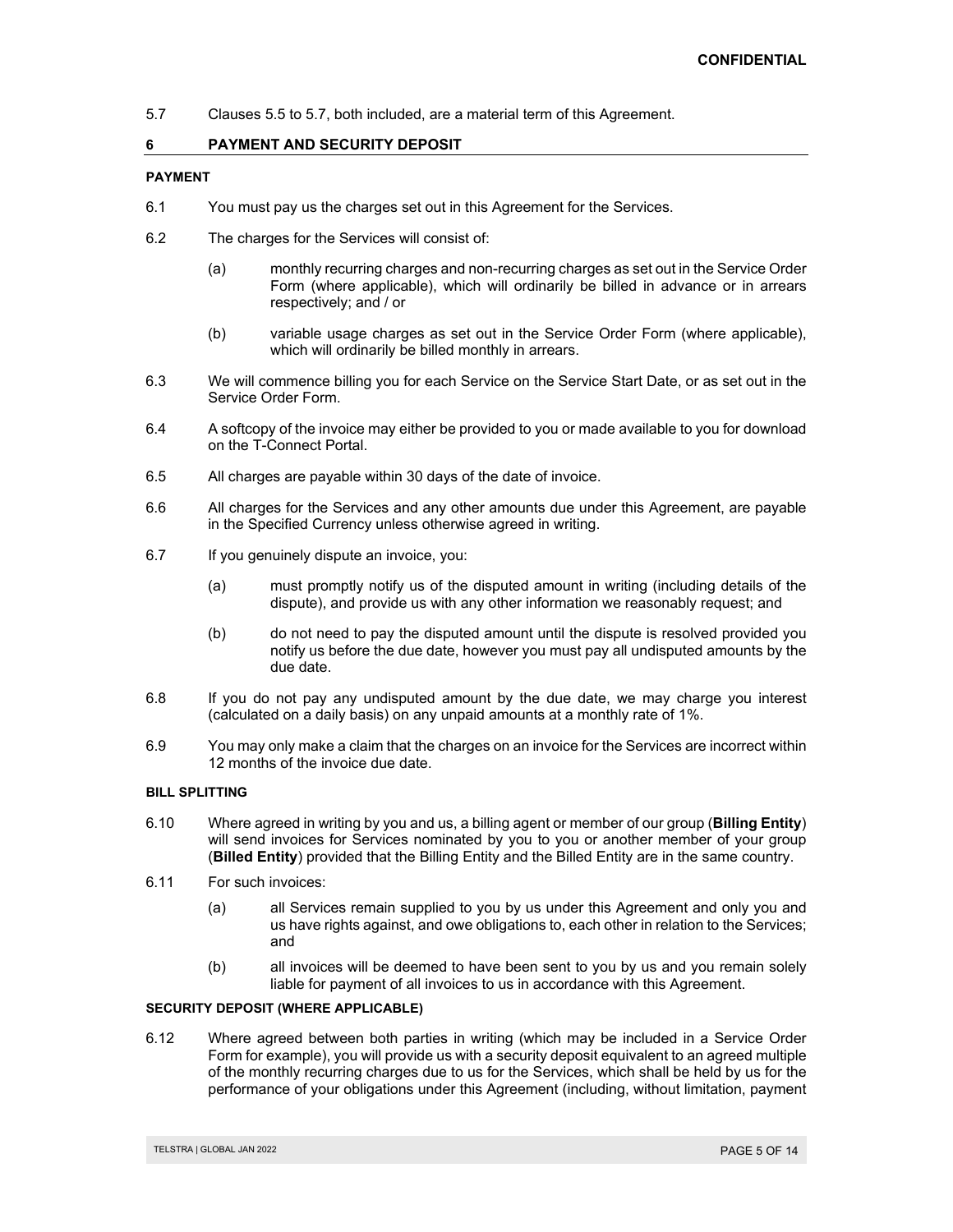of undisputed charges) (**Security Requirement**). We may increase the Security Requirement if you purchase additional services from us.

- 6.13 If you fail to pay any undisputed charges by the due date:
	- (a) we may apply the Security Requirement, or part of it, in satisfaction of the unpaid charges; and
	- (b) you shall immediately restore or procure the restoration of the Security Requirement to the required level.
- 6.14 On termination of this Agreement or the relevant Services, we may apply the Security Requirement, or part of it, in satisfaction of any unpaid charges, provided that within 30 days after receiving payment in full for all charges, the Security Requirement (or any balance) shall be released to you without interest.

## **7 TAXES**

- 7.1 You must pay all Taxes in respect of the Services. Unless expressly stated otherwise, the charges for the Services are exclusive of any Taxes.
- 7.2 If you are required to make a Tax Deduction by law, you must pay us an additional amount so that, after making any Tax Deduction, we are entitled to receive an amount equal to the payment which would have been due if no Tax Deduction had been required.

## **8 SUSPENSION OR CANCELLATION OF SERVICES**

- 8.1 Subject to clause 9, you may cancel a Service without cause at any time by giving us at least 30 days' notice.
- 8.2 We may limit, suspend or cancel a Service at any time without notice to you, if in our reasonable opinion:
	- (a) the supply or use of a Service breaches or is likely to breach any Applicable Laws;
	- (b) the provision of a Service is likely to cause death or personal injury or damage to property; or
	- (c) you breach our Acceptable Use Policy.
- 8.3 We may limit, suspend or cancel a Service at any time by giving you at least 14 days' notice, if:
	- (a) you do not pay any undisputed amounts due for that Service by the due date; or
	- (b) an administrator, receiver, liquidator or provisional liquidator is appointed to you or a petition filed or notice given in connection therewith or a winding up, or you make a proposal for or resolve to enter into any settlement, moratorium or similar arrangement for the benefit of your creditors or any class thereof, or you are unable to pay your debts when they are due.
- 8.4 Where a Service has been suspended or cancelled due to your breach under clauses 8.2 or 8.3, we may require you to pay a re-connection charge if the Service is re-connected.
- 8.5 If we need to modify or exit a Service from the market, then we may migrate you to the modified service or an alternative service after giving you at least 3 months' notice in case of any material modifications or cancel the Service after giving you at least 6 months' notice. If the service to which we propose you migrate is detrimental to you, you may cancel the Service effective upon the proposed date of migration without the payment of any Early Termination Charges by providing us with written notice delivered within 45 days from our written notice of migration.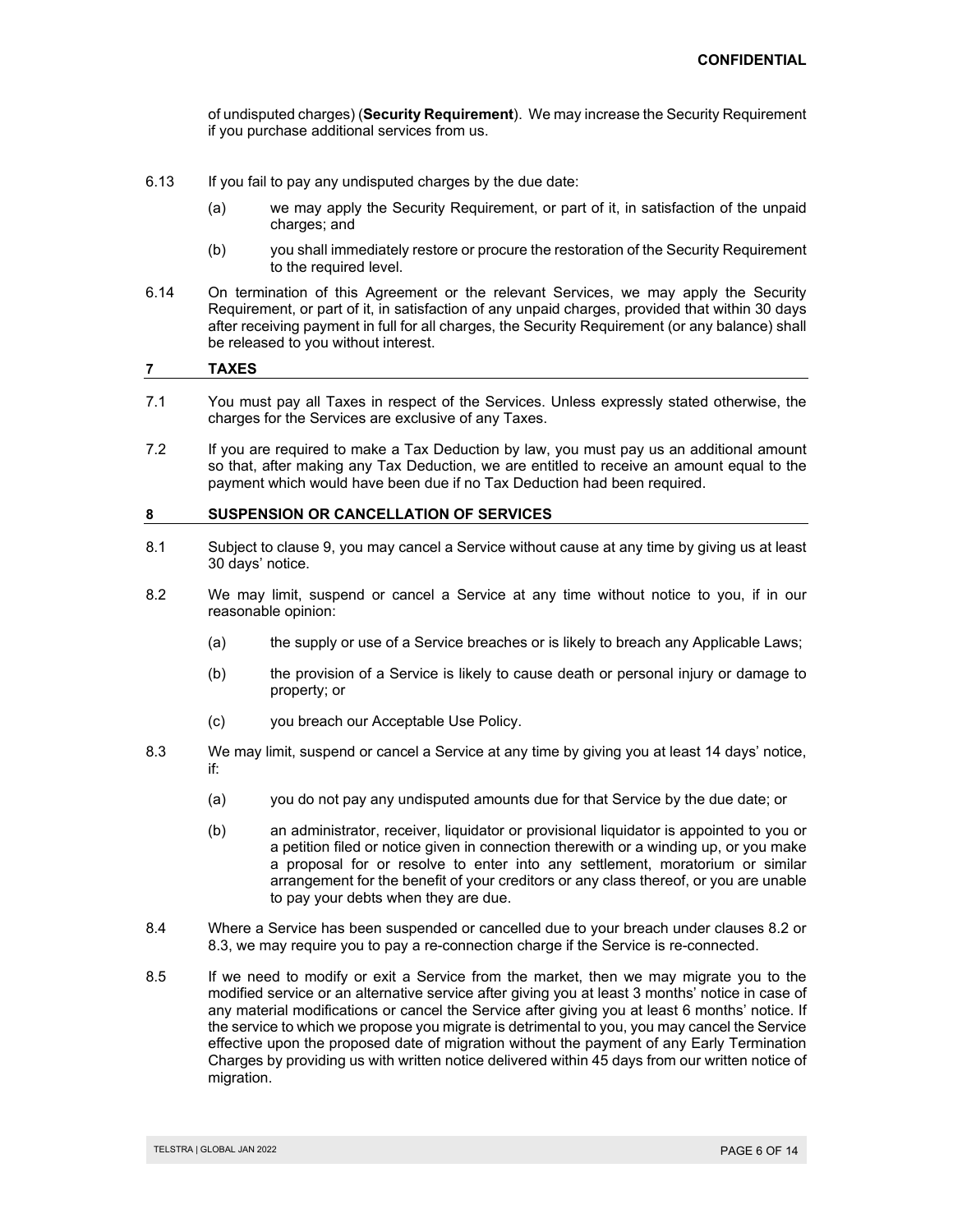## **9 TERMINATION**

- 9.1 If a party commits a material breach of this Agreement (including non-payment of any amounts not disputed in accordance with clause 6.7 by the due date) and does not remedy the breach within 30 days of receiving a notice to do so, then the other party may terminate this Agreement or the relevant Service.
- 9.2 If this Agreement is terminated or a Service is cancelled for any reason:
	- (a) you must pay us all outstanding amounts (including Early Termination Charges) due to us within 30 days of the termination notice;
	- (b) we may, after providing reasonable notice to you, enter the Premises and remove any equipment belonging to us which is connected with the affected Service. If we are unable to gain access to the Premises, you will be required to pay us the value of the equipment at the time of original delivery, net depreciation; and
	- (c) all rights a party has accrued before termination or cancellation continue.
- 9.3 If this Agreement terminates for any reason, clauses 5 (Your commitment to us), 9 (Termination), 10 (Confidentiality and Privacy), 11 (Limitation of liability), 12 (Third Party IP claims), 13 (Dispute Resolution), 14 (General) and 15 (Definitions) and similar clauses included in a Service Schedule shall continue in full force and effect.
- 9.4 The Early Termination Charges are a genuine pre-estimate of the loss we are likely to suffer.

## **10 CONFIDENTIALITY AND PRIVACY**

- 10.1 Each party must treat as confidential information:
	- (a) the terms of this Agreement; and
	- (b) all information provided by the other party in relation to this Agreement, including our technical, operational, billing, pricing and commercial information in relation to the supply of Services.
- 10.2 A party must not disclose the other party's confidential information to any person except:
	- (a) to its Affiliates, employees, Personnel, professional advisers and our Service Providers on a '*need to know*' basis provided those persons first agree to observe the confidentiality of the information;
	- (b) with the other party's prior written consent;
	- (c) if required by law, any Regulatory Authority or stock exchange; or
	- (d) if the confidential information is independently developed by the receiving party, is lawfully received by the receiving party free of any obligation to keep it confidential or it is in the public domain, other than by a breach of this clause.
- 10.3 You are responsible for providing a copy of our Privacy Statement to your Affiliates, End Users and Personnel to the extent required pursuant to Applicable Law or agreements with such parties.
- 10.4 You acknowledge and agree that disclosing your confidential information to those parties contemplated in clause 10.2(a) above may also involve us disclosing, transferring, storing and making your confidential information accessible offshore.

## **11 LIMITATION OF LIABILITY**

11.1 If we do not meet a Service Level, we limit our liability to the applicable Service Level Credits. Under no circumstance shall failure to meet such Service Level by itself be deemed a material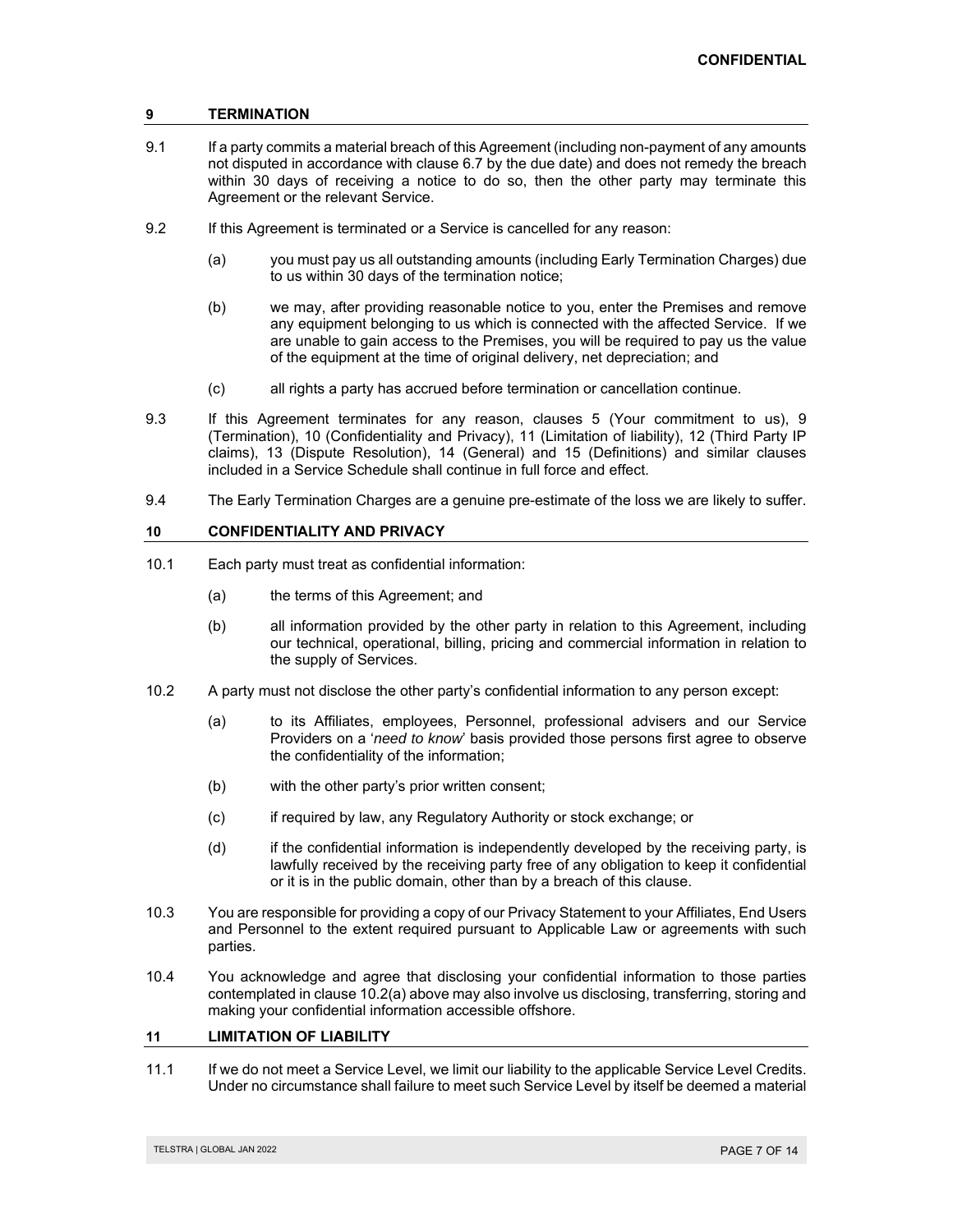breach of the Agreement by us. We shall have no other liability for the performance or nonperformance of the Services.

- 11.2 Unless otherwise stated in this Agreement, we accept liability arising from our breach of contract or negligence:
	- (a) for any personal injury or death to you and your Personnel in relation to the supply of the Services;
	- (b) for any damage to your real or tangible property resulting from the supply of the Services, but we limit our liability to our choice of repairing or replacing the property or paying the cost of repairing or replacing it; and
	- (c) for any other cost or expense you reasonably incur that is a direct result of, and flows naturally from, such breach of contract or negligence, our liability shall be limited to direct damages not to exceed per claim (or in the aggregate during any 12-month period) an amount equal to the total net payments payable by you for the applicable service during the 12 months preceding the month in which the damaged occurred.
- 11.3 Under no circumstances will the parties be liable to each other for any special, aggravated, indirect or consequential losses, costs or damages (including but not limited to, loss of profits, revenue, business opportunities, likely savings, loss of data or diminution in value, or anticipated savings), or punitive damages.
- 11.4 Other than for the liability we accept under clauses 11.1 and 11.2, we exclude all other warranties, rights, remedies and liability to you or a third party for breach of contract, tort (including negligence) or breach of any other law. For any liability which cannot lawfully be excluded, but can be limited, our liability is limited to our choice of re-supplying or paying the cost of re-supplying services and repairing, replacing or paying the cost of repairing or replacing goods.
- 11.5 Notwithstanding anything else in this Agreement, our liability will be reduced to the extent the loss or damage is caused, or contributed to, by you, your Personnel, an End User or any third party, which is not a Service Provider.

## **12 THIRD PARTY IP CLAIMS**

- 12.1 We indemnify you against any direct loss, damage, liability, costs or expenses incurred by you as a result of a claim by a third party against you that your use of the Services or any material provided by us under this Agreement infringes the Intellectual Property Rights of the third party, subject to you promptly notifying us of the claim, allowing us (at our option) to direct any defence and settlement of the claim, and providing us with all necessary assistance relating to the claim. This indemnity does not apply to the extent the claim arises out of any modification of any materials provided by us, relates to services or materials provided by a third party, which is not a Service Provider, in conjunction with the Services, or is caused, or contributed to, by you or your Personnel.
- 12.2 Where any person makes a claim for Intellectual Property Right infringement in connection with the provision of Services or materials (including Facilities) by us, we may modify, replace, limit, suspend or cancel the Services or materials, if required, in response to the claim.

## **13 DISPUTE RESOLUTION**

## **RESOLVING DISPUTES**

13.1 The parties agree to use reasonable endeavours to resolve in good faith any disputes or claims concerning this Agreement. Each party must follow the procedures in this clause 13 before starting arbitration or court proceedings (except for urgent injunctive or declaratory relief).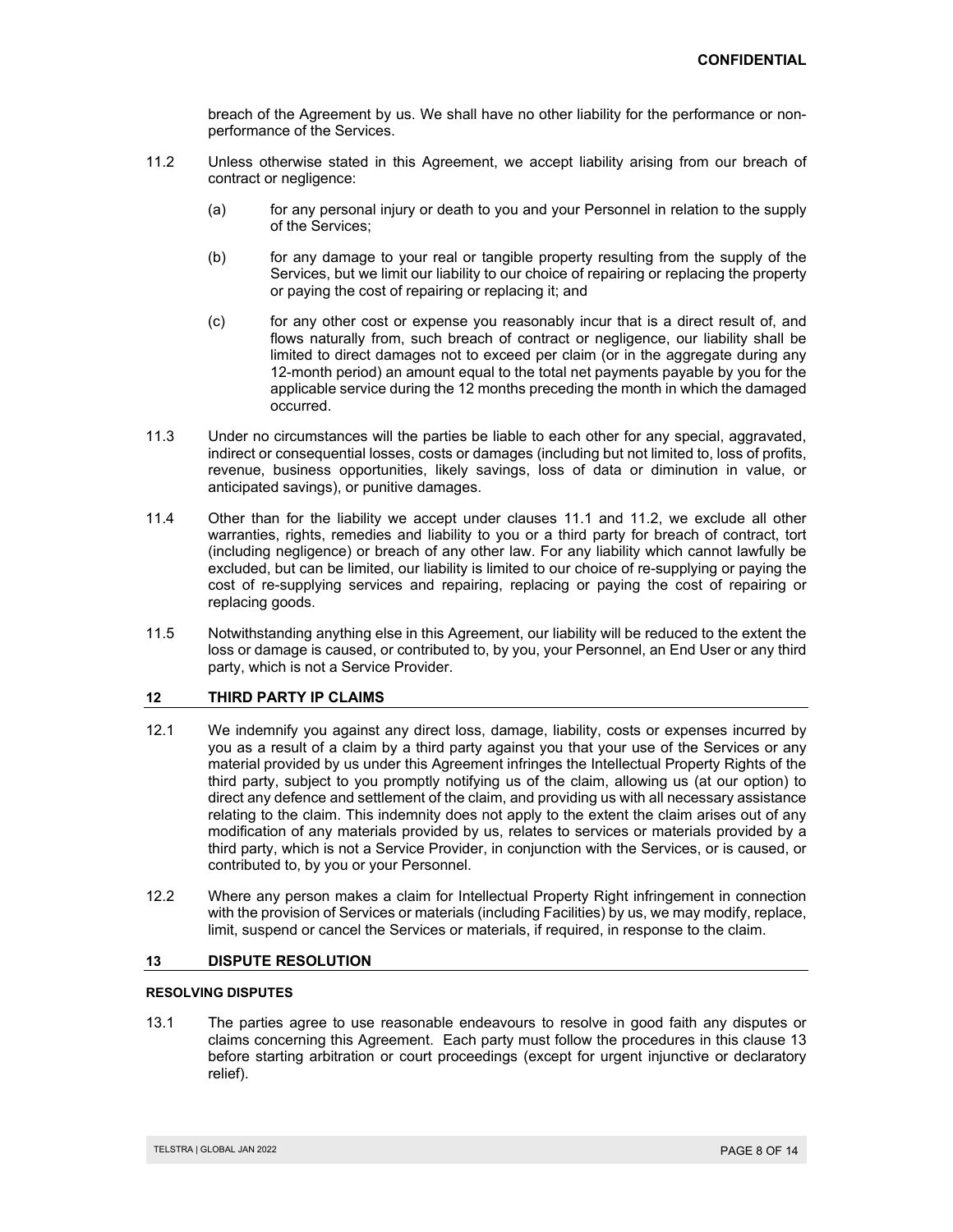13.2 If a dispute or claim arises between the parties that cannot be resolved promptly between our contact person and your contact person, either party may notify the other party of a formal dispute. The parties must each nominate a senior executive to meet within 7 days of the date of the notice (or another agreed period) to try to resolve the dispute.

## **ARBITRATION**

- 13.3 Any dispute arising out of or in connection with this Agreement, including any question regarding its existence, validity or termination, shall be referred to and finally resolved by arbitration administered by the Singapore International Arbitration Centre (**SIAC**) in accordance with the Arbitration Rules of the Singapore International Arbitration Centre (**SIAC Rules**) for the time being in force, which rules are deemed to be incorporated by reference in this clause.
- 13.4 The seat of the arbitration shall be Singapore.
- 13.5 The Tribunal shall consist of 3 arbitrators.
- 13.6 The language of the arbitration shall be English.

## **14 GENERAL**

## **ANTI-SLAVERY, ANTI-BRIBERY AND ANTI-CORRUPTION**

- 14.1 In performing their respective obligations under this Agreement, each party must act in accordance with any anti-slavery, anti-bribery and anti-corruption laws that applies to them in jurisdictions where the Services are provided under this Agreement.
- 14.2 We will act in accordance with:
	- (a) Our Modern Slavery Act statement which sets out an overview of our supply chain and how we disclose any material incidents in our annual Modern Slavery Act statement; and
	- (b) Our Supplier Code of Conduct, which covers our expectations of our own suppliers.

#### **ENTIRE AGREEMENT**

14.3 This Agreement constitutes the entire agreement between the parties about the Services and supersedes any previous agreement or representation relating to the Services.

#### **GOVERNING LAW**

14.4 This Agreement is governed by the laws of India.

## **INTERPRETATION**

- 14.5 In this Agreement:
	- (a) a reference to this Agreement includes all its parts described in clause 1.1, and includes any amendment to or replacement of them;
	- (b) a reference to a party includes a reference to the party's executors, administrators, successors and assigns;
	- (c) the singular includes the plural, and vice versa; and
	- (d) "includes", "including", "for example", "such as" and similar terms are not words of limitation.

#### **NOTICES**

14.6 Any notice regarding a breach or termination of this Agreement must be in writing and handdelivered or sent by certified mail (return receipt requested), registered mail or express courier to the other party's contact person specified in the Agreement Details.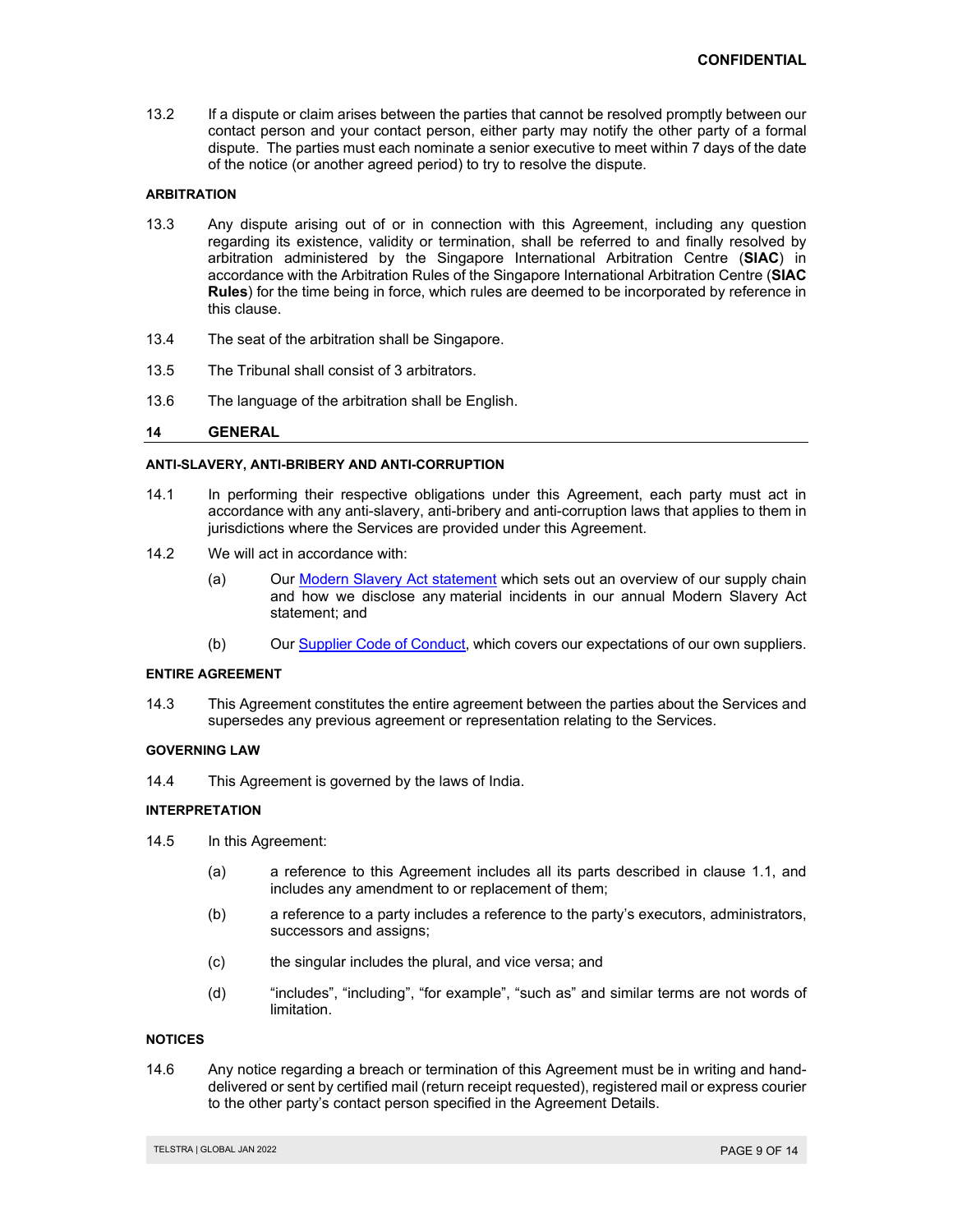- 14.7 All other notices and consents must be in writing and sent by email or regular mail to the other party's contact person specified in the Agreement Details.
- 14.8 Either party may change its notice details at any time by notifying the other party in accordance with clause 14.7.

#### **VARIATIONS**

14.9 Any amendment, modification or supplement to this Agreement must be in writing and executed by duly authorised representatives of each party, except where expressly stated otherwise.

#### **ELECTRONIC SIGNATURES**

14.10 The parties agree that an electronic signature shall have the same effect as a handwritten signature.

#### **SEVERABILITY**

14.11 If any clause (in whole or in part) is held by a court to be invalid or unenforceable, that clause or part of a clause is to be regarded as having been deleted from this Agreement and this Agreement otherwise remains in full force and effect.

## **WAIVER OF RIGHTS**

- 14.12 No waiver under this Agreement is effective unless it is in writing, identified as a waiver to this Agreement, and signed by an authorised representative of the party waiving its right. Any failure or delay in exercising any right, remedy, power, or privilege or in enforcing any condition under this Agreement; or any act, omission, or course of dealing between the parties, shall not constitute a waiver or estoppel of any right, remedy, power, privilege, or condition arising from this Agreement.
- 14.13 A waiver or a right or remedy provided under this Agreement does not waive, nor shall it prevent or restrict any further exercise of that or any other subsequent right or remedy.

#### **WARRANTIES**

- 14.14 Each party warrants to the other that entering into and performing its obligations under this Agreement does not breach any of its contractual obligations to any other person.
- 14.15 You warrant that you have not relied on any representations or warranties by us, or any other person on our behalf, other than those specifically provided under clause 14.14 of this Agreement.

#### **ASSIGNMENT AND AGENCY**

- 14.16 A party must not assign its rights or novate its obligations under this Agreement without the other party's prior written consent, which will not be unreasonably withheld, provided that we may assign our rights under this Agreement to another Affiliate without your written consent. Notwithstanding the foregoing, we may assign our receivables to our financing partner only in circumstances where you do not pay any undisputed invoices on time in accordance with this Agreement, and this does not prevent us to take other actions as set out in this Agreement in relation to non-payment of undisputed invoices.
- 14.17 You may appoint a third party to act on your behalf in relation to this Agreement provided that we may refuse to deal with the third party if it is a competitor or on reasonable grounds relating to the conduct of the third party.

## **FORCE MAJEURE**

14.18 If a party is unable to perform or is delayed in performing an obligation under this Agreement because of an event beyond that party's reasonable control (**Force Majeure Event**), that obligation is suspended but only so far and for so long as it is affected by the Force Majeure Event. For the avoidance of doubt: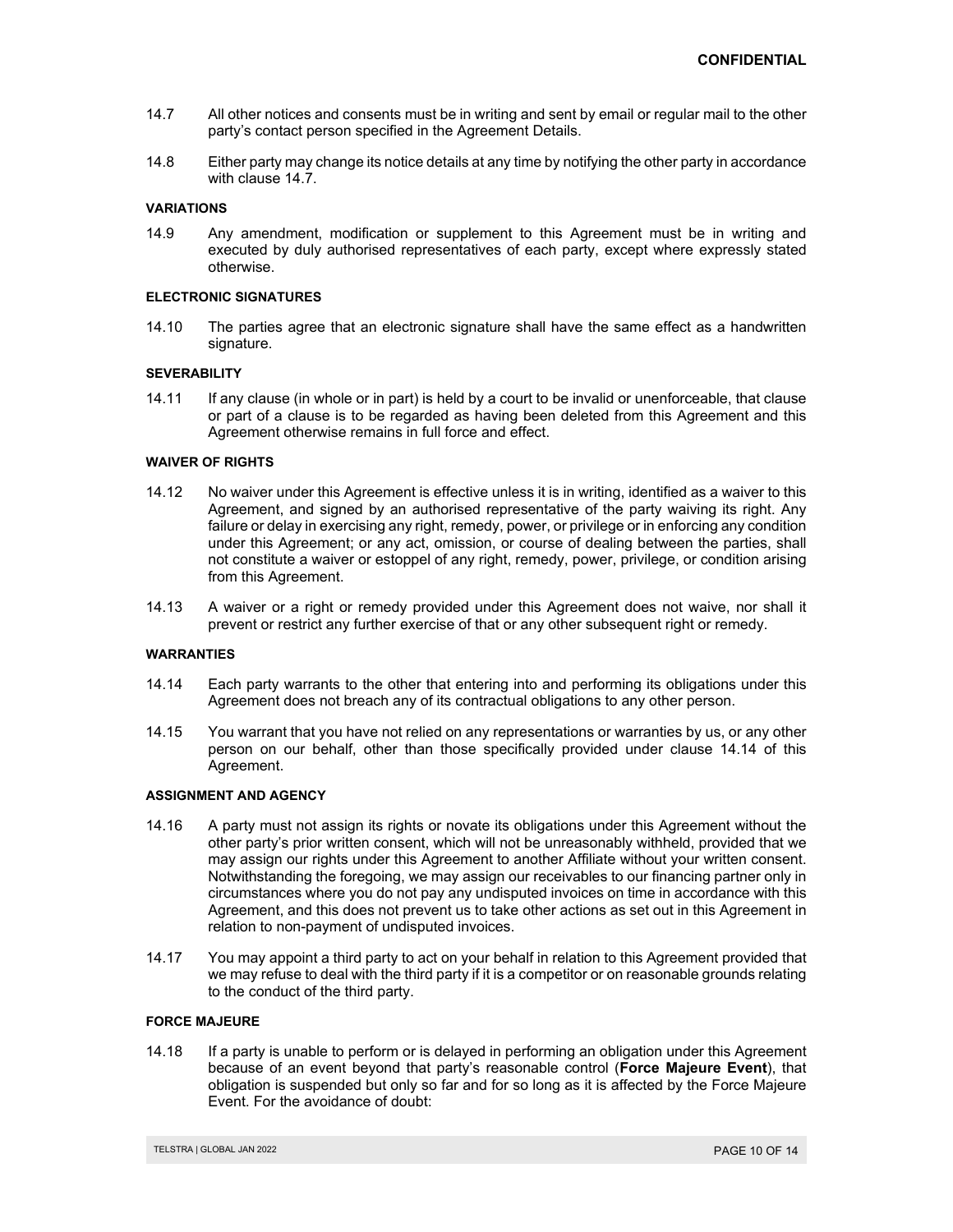- (a) you must pay us for all Services provided up to the date of suspension or termination of the Services due to Force Majeure Event; and
- (b) your obligation to pay us during the Force Majeure Event for Services provided up to the date of suspension or termination shall continue.
- 14.19 If a Force Majeure Event occurs, the affected party must:
	- (a) use reasonable efforts to give the other party notice of the event;
	- (b) take all reasonable steps to overcome the effects of the event (but this does not require the settlement of industrial disputes or other claims on unreasonable terms); and
	- (c) resume compliance as soon as practicable after the event no longer affects either party.
- 14.20 Provided a party has complied with its obligations under clause 14.19, if a Force Majeure Event occurs which has a material adverse effect on the Service, and continues for a period of 30 consecutive days, then either party may cancel the affected Service by giving the other party at least 7 days' notice.

#### **EXPORT RESTRICTIONS**

- 14.21 The Services, including any software, documentation, and any related technical data included with, or contained in, such Services, and any products utilizing any such Services, software, documentation, or technical data (collectively, **Regulated Services**) may be subject to US and non-U.S. export control and economic sanctions laws and regulations, including but not limited to the U.S. Department of Commerce Bureau of Industry and Security's Export Administration Regulations and the economic sanctions programs administered by the U.S. Department of Treasury Office of Foreign Asset Control (collectively **Trade Control Laws**).
- 14.22 You agree to comply with all applicable Trade Control Laws related to the Services and Regulated Services. In particular, you must not, and must not permit any third parties to, directly or indirectly, import, export, reexport, or release any Regulated Services to any jurisdiction or country to which, or any party to whom, the import, export, reexport, or release of any Regulated Services is prohibited by applicable Trade Control Laws.
- 14.23 You must complete all required undertakings (including obtaining any necessary export or import license or other governmental approval), prior to importing, exporting, reexporting, or releasing any Regulated Services. You must provide prior written notice of the need to comply with such laws and regulations to any person, firm, or entity which it has reason to believe is obtaining any such Regulated Services from you with the intent to import, export or reexport.
- 14.24 You agree to notify us immediately in writing if you identify any breach of clause 14.21-14.23 above.
- 14.25 You are responsible for any breach of this clause 14.21-14.25 by your successors and permitted assigns, Affiliates, employees, officers, directors, customers, agents, distributors, resellers or vendors.

## **THIRD PARTY RIGHTS**

14.26 A person who is not a party to this Agreement has no rights under any applicable legislation to enforce any term or condition in this Agreement.

## **COUNTERPARTS**

14.27 This Agreement may be signed in any number of counterparts, which when taken together constitute one document.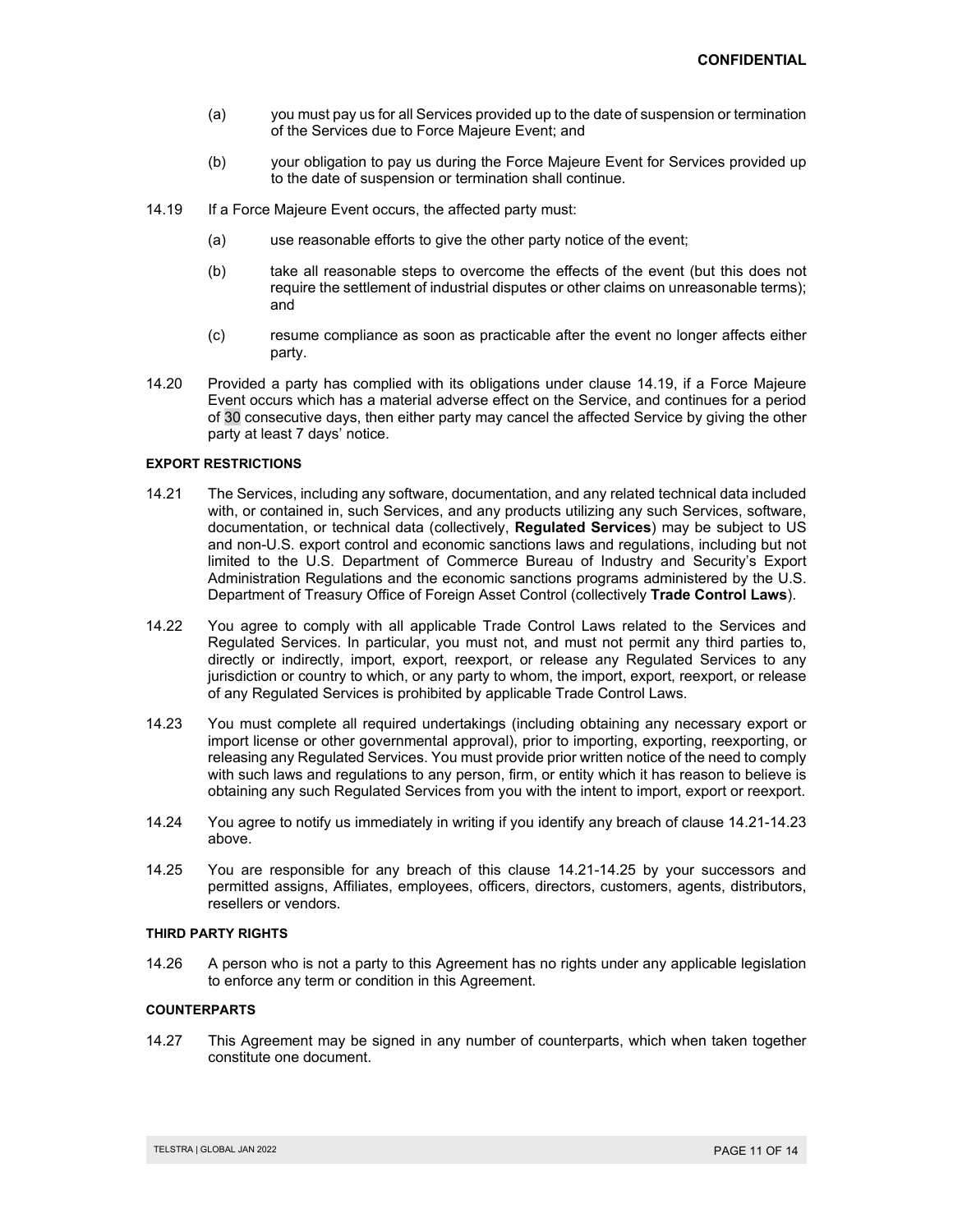## **15 DEFINITIONS**

15.1 In this Agreement (including the Service Schedules and Service Order Forms), unless otherwise stated:

**Acceptable Use Policy** means our Acceptable Usage Policy (**AUP**) as amended by us from time to time, which is available at https://www.telstra.com.hk/en/legal/acceptable-use-policy.

**Affiliate(s)** means any entity that controls, is controlled by or is under common control with a party.

**Available** or **Availability** means the number of minutes in a month during which a Service is not Unavailable.

#### **Applicable Law** means:

- (a) a reference to law which includes any law in force which regulates the supply or use of the Services, and includes any applicable lawful determination, decision or direction of a Government Body, obligations under any telecommunications licence, any binding industry standard or industry code and any applicable international convention or agreement; and
- (b) a reference to a statute, code or other law which include regulations and other instruments under it and consolidations, amendments, re-enactments or replacements of any of them.

**Business Day** means any day other than a Saturday, Sunday or recognised public holiday in the jurisdiction where the relevant Service is provided.

**Early Termination Charge** means any early termination or downgrade charges for a Service set out or referred to in the Service Schedule or Service Order Form.

**Emergency Maintenance** means the meaning set out in clause 4.7.

**End User** means anyone, including your Affiliates, who use or access any Service purchased by you under this Agreement with or without your express authorization or permission, except that "End User" shall not include any unauthorized party who, in violation of law, accesses any Service without your knowledge due to our gross negligence or misconduct.

#### **Exclusion Event** means**:**

- (a) any faults or Unavailability caused or contributed to by the simultaneous failure of two or more international submarine cable systems not wholly owned or operated by us or a Service Provider for the relevant Service, where the fault or Unavailability would not have occurred if only one such cable system had failed;
- (b) any faults, Unavailability or failure not caused by us or our Service Providers, or which is caused or contributed to by (i) an act or omission of you, your Personnel or any third party, or (ii) your Site or a third party Site (including access to such Site and availability of cabling facilities at such Site), equipment or software;
- (c) Planned Maintenance or Emergency Maintenance; or
- (d) a Force Majeure Event.

**Facility** means any part of a telecommunications network, including any line, equipment, tower, mast, antenna, tunnel, hole, pit, pole or other structure used in connection with a telecommunications network.

**Government Body** means any government or governmental, semi-governmental, administrative, fiscal or judicial body, department, commission, authority, tribunal, agency or entity.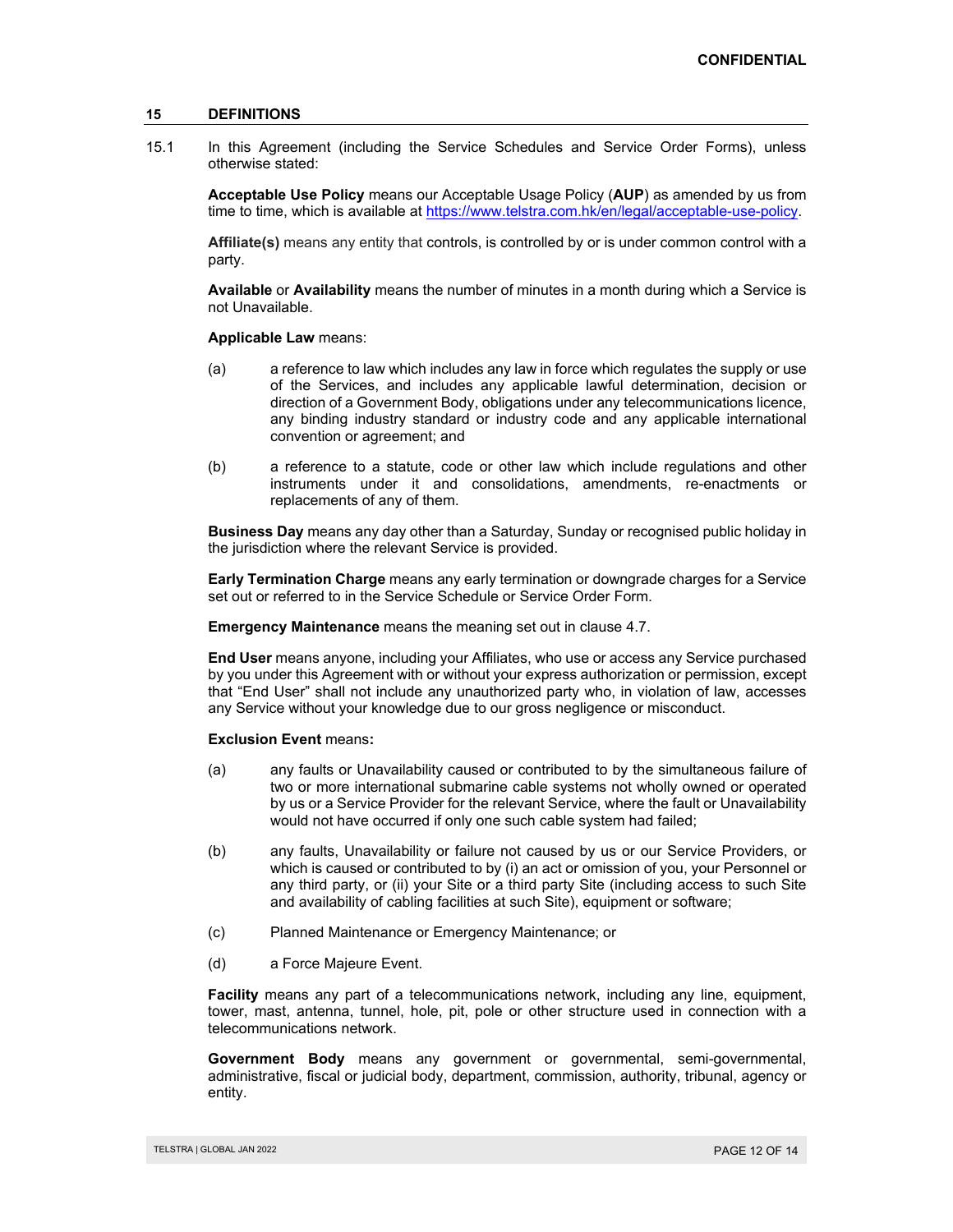**Initial Period** means the minimum period for which you must acquire a Service, as set out or referred to in a Service Order Form or the applicable Service Schedule.

**Intellectual Property Rights** means all current and future rights in respect of copyright and all current and future registered rights in respect of designs, circuit layouts, trademarks, trade secrets, domain names, database rights, know-how and confidential information and any other intellectual property rights as defined by Article 2 of the World Intellectual Property Organisation Convention of July 1967 (as amended), excluding patents.

**Personnel** means a party's officers, employees, agents, contractors and sub-contractors.

**Planned Maintenance** means the meaning set out in clause 4.5

**Premises** or **Sites** means any land, building, structure, vehicle or vessel which is owned, leased or occupied by you containing a Facility or a Service, or to which a Service is supplied.

**Privacy Statement** means our privacy statement as amended by us from time to time, which is available at **Tel.st/privacy-policy.** 

 **Provisioning Fault** means the meaning set out in the specific Service Schedule.

**Regulated Services** means the meaning set out in clause 14.21.

**Regulatory Authority** means any government agency or authority with jurisdiction to regulate the Services or the parties.

**Service** means the service set out or referred to in a Service Order Form and the applicable Service Schedule.

**Service Levels** means the service levels, if any, set out in the relevant Service Schedule**.** 

**Service Level Credits** means the credits, if any, set out in the relevant Service Schedule that you are entitled to for our failure to meet the Service Levels specified thereunder.

**Service Order Form** means:

- (a) our service order form (in electronic or hard copy) that you submit to us and we accept to order a new Service or to vary, reconfigure, renew or cancel an existing Service; or
- (b) any statement of work agreed by you and us and executed by your and our respective authorised representative setting out the scope of any professional or consulting services that we provide to you under this Agreement.

**Service Provider** means a service provider who provides services to us in connection with the Services (which may include a Telstra Affiliate), excluding any service providers from whom Telstra or a Telstra Affiliate acquires Services as an agent.

**Service Schedule** means a schedule setting out the terms of your Service which may either be appended to this Agreement and/ or a Service Order Form or incorporated by reference and located at telstra.com.hk/en/service-terms.

#### **Service Start Date** means:

- (a) if a Service Schedule specifies an acceptance test period, the date you accept or are deemed to accept the Service pursuant to that Service Schedule. You are deemed to accept the Service on the expiry of the test period unless you have notified us, and we have confirmed the existence, of a Provisioning Fault during the acceptance test period; or
- (b) if no acceptance test period is specified, the first day that the Service is installed and ready-for-use, as determined by us.